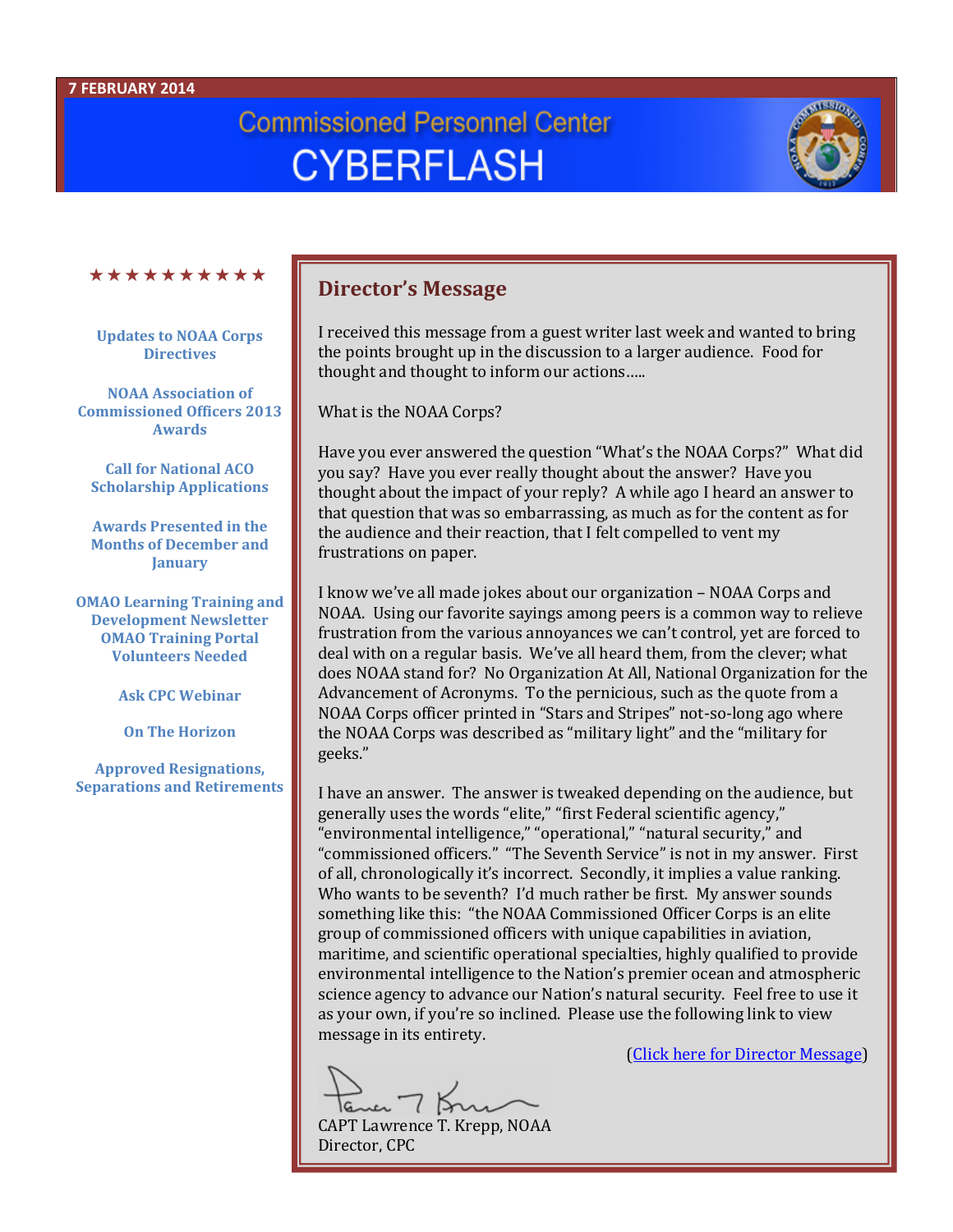# **Updates to NOAA Corps Directives**

CPC is happy to announce several approved updates to the NOAA Corps Directives which many officers have been patiently waiting for. Below is a summary of the updates; the latest version of each updated chapter of the NCD has been posted on the website. In addition, CPC has scheduled a Webinar for March 18, 2014 to address these updates.

## *Summary of amendments to NOAA Corps Directive, Chapter 6: Approved 1/28/14*

**Adoption and Paternity Leave:** Chapter 6 has been amended to reflect new adoption and paternity leave entitlements which officers are permitted in accordance with 10 U.S.C.701. These include adoption leave in the amount of up to 21 days, and paternity leave up to 10 days per child. The entitlements are retroactive to October 14, 2008.

Current active duty officers that have been charged leave due to the above exceptions are asked to email Katherine Raymond, Chief, OPMD **(**[katherine.raymond@noaa.gov](mailto:katherine.raymond@noaa.gov)**).** Please include the dates the leave was taken and the reason (adoption or paternity). The Payroll Unit will be making manual adjustments to leave balances with leave restoration reflected on March LES's for officers whose requests are received by February 28, 2014.

**Liberty:** Limitations to regular liberty have been stated in terms of time required to return to a duty station and/or the distance traveled from a duty station. The overall limitations to regular liberty are 250 miles from the duty station or the ability to return to the duty station within four hours. Commanding Officers may prescribe further limitations to regular liberty based on the unit mission or operational circumstances.

**Telework:** The addition of Part 6, Telework, as it pertains to NOAA Corps officers. In accordance with the Office of Marine and Aviation Operations Telework Policy Implementation Procedures Addendum, updated April 2008, NOAA Corps officers are permitted to telework.

#### *Summary of amendments to NOAA Corps Directive Chapter 12, Part 7: Approved 12/23/13*

**New Awards:** Chapter 12, Part 7 has been amended to reflect a new personal decoration, the NOAA Corps Meritorious Service Medal (NCMS). In addition, four service awards have been developed including the NOAA Corps National Response Deployment Medal (NRDM), the NOAA Corps Outstanding Volunteer Service Medal (NCOV), the NOAA Corps Sea Service Deployment Ribbon (NSSR) and the NOAA Corps National Response Service Ribbon (NRSR). Requirements for each specific award are outlined in the NCD. A special thank you goes out to Greg Raymond for the design and development of the NCMS, NCOV and NSSR and to LCDR Sarah Dunsford for the design and development of the NRDM and the NRSR.

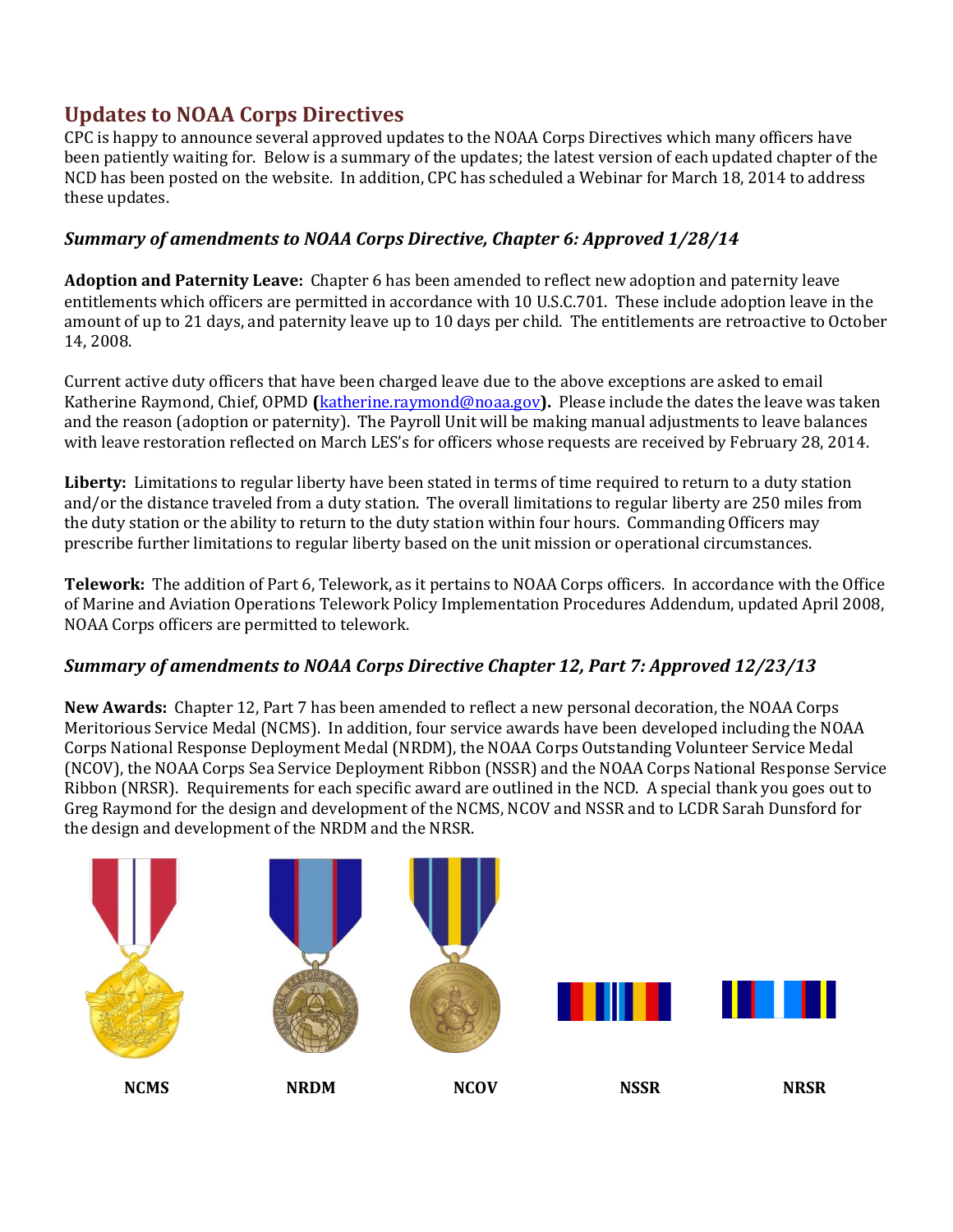**NOAA Sea Service Deployment Ribbon:** This is the only ribbon approved to be awarded retroactively. Please see below for instructions to receive the NSSR.

The NSSR is retroactive to January 1, 2002. An officer is eligible to receive the NSSR once both criteria for the award have been met:

- 1. Twelve months accumulated sea duty, including temporary duty at sea, aboard commissioned ships, and
- 2. At least one 90 consecutive-day deployment. Deployment is defined as working/underway time away from the vessels' homeport (not to include shipyard).

To receive this award officers are required to submit documentation outlining how the above criteria have been met, for both initial and subsequent awards. A memo should be addressed to the Director, CPC. Please submit memos to LT Wendy Lewis [\(wendy.lewis@noaa.gov\)](mailto:wendy.lewis@noaa.gov) for verification and routing. An example memo has been attached to this message. [\(Click Here\)](http://www.corpscpc.noaa.gov/cyberflash/cyberflash2014/template_for_nssr.docx)

**Department of Commerce Gold Medal**: This section has been updated to authorize (retroactively) a 5/16-inch silver-colored "O" attachment to be worn on the large medal suspension ribbon and ribbon bar to denote a group or organizational award. If you were part of a group or organization that received the award but have not received authorization to wear the medal and ribbon, please email Katherine Raymond [\(katherine.raymond@noaa.gov\)](mailto:katherine.raymond@noaa.gov).

**USCG Arctic Service Medal**: Lastly, thanks to the efforts of CDR Jeremy Adams, CDR David Zezula, and LCDR Tony Perry, the Director, NC, is authorized to award the USCG Arctic Service Medal in accordance with the new USCG criteria. The USCG changed their minimum time requirement from 21 consecutive days to 21 nonconsecutive days. Moving forward, officers are eligible to receive the USCG Arctic Service Medal if they meet the criteria as defined by the USCG and outlined in the NCD.

# **NOAA Association of Commissioned Officers 2013 Awards**

#### **Junior Officer of the Year**

LT Ronald L. Moyers, Jr. - for his outstanding achievements as aircraft commander on NOAA's Gulfstream (G-IV) and Twin Otter (DHC-6) aircraft as well as his contributions as maintenance staff officer at NOAA's Aircraft Operations Center (AOC).

#### **Science Award**

LTJG Anthony R. Klemm - for his significant contributions to NOAA's Marine Chart Division (MCD).

LT Faith O. Knighton *-* for her research in historical and current management of Hawaii's coral reefs and the drivers behind managerial decisions, practices, and policies, as well as the social and economic benefits of conservation.

#### **Engineering Award**

LTJG David O. Vejar *-* for his significant contributions in energy generation and management at Cape Shirreff, Livingston Island, Antarctica.

# **Call for National ACO Scholarship Applications**

The Executive Committee of National ACO Scholarships, Inc. has issued its annual call to high school seniors and college undergrads for applications for scholarship awards for the 2014/2015 academic year. The two-page application form is available on the "Resources" page of the NOAA Officer Family Association website (www.nofaweb.org), under the heading, "National ACO Scholarships, Inc." Application forms may also be obtained by contacting Secretary/Treasurer Captain Dave Peterson, NOAA (Ret), by phone (301-921-6357) or email [kmpdhp@comcast.net](mailto:kmpdhp@comcast.net). Complete application packages should be sent to the corporation's post office address (on the application form) and should be postmarked this year no later than Friday, April 15, 2014.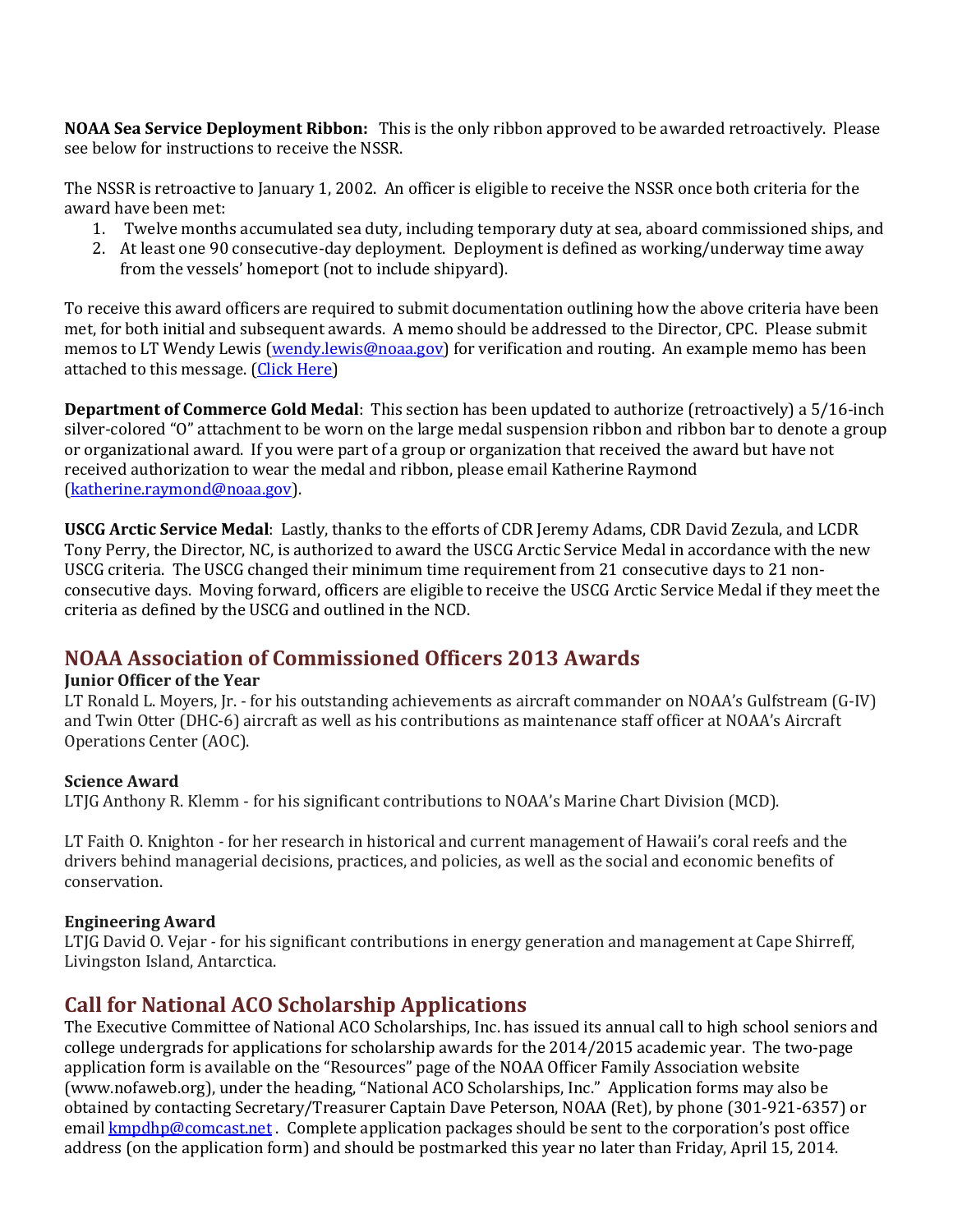# **Awards Presented in the Month of December**

# **NOAA Corps Meritorious Service Medal:**

For exemplary and meritorious service to OMAO and the NOAA Corps.

#### **NOAA Corps Commendation Medal:**

| <b>CAPT Mark H. Pickett</b> | For outstanding leadership, customer service, and<br>execution of Mission during his tour as Commanding<br>Officer aboard the NOAA Ship Ronald H. Brown. |
|-----------------------------|----------------------------------------------------------------------------------------------------------------------------------------------------------|
| LT Mattew J. Jaskoski       | For meritorious achievement and performance while<br>serving as Executive Officer, NOAA Ship Fairweather.                                                |

#### **NOAA Corps Achievement Medal:**

| LCDR Jason R. Mansour  | For exceptional leadership of a multi-agency and<br>multi-platform team resulting in historic first<br>flights of a Puma Small Unmanned Aviation System<br>from the Coast Guard Cutter HEALY.                                     |
|------------------------|-----------------------------------------------------------------------------------------------------------------------------------------------------------------------------------------------------------------------------------|
| LTJG Scott E. Broo     | For sustained superior performance as a Junior<br>Officer aboard NOAA Ship Fairweather.                                                                                                                                           |
| LTJG Eric G. Younkin   | For sustained superior performance as a Junior<br>Officer aboard the NOAA Ship Fairweather during<br>the 2011 and 2012 field seasons.                                                                                             |
| LTJG Joshua D. Witmer  | For sustained superior performance as a Junior<br>Officer aboard NOAA Ship Fairweather during the<br>2011 and 2012 field seasons.                                                                                                 |
| LTJG Kelsey E. Jeffers | For sustained superior performance and<br>dedication to duty as<br>Navigation Officer, Medical Officer, and<br>Environmental Compliance Officer and for<br>professional development during<br>her tour on NOAA Ship Nancy Foster. |

#### **NOAA Corps Director's Ribbon:**

| LTJG Theresa A. Madsen | For exemplary performance as Environmental<br>Compliance Officer and Primary Medical Person-in-<br>Charge aboard the<br>NOAA Ship Fairweather.                                                        |
|------------------------|-------------------------------------------------------------------------------------------------------------------------------------------------------------------------------------------------------|
| LTJG Eric G. Younkin   | For self-direction, initiative, and willingness to take<br>on projects outside of normal expectations while<br>working to stand up the new Marine Operations<br>Center - Pacific Facility in Newport. |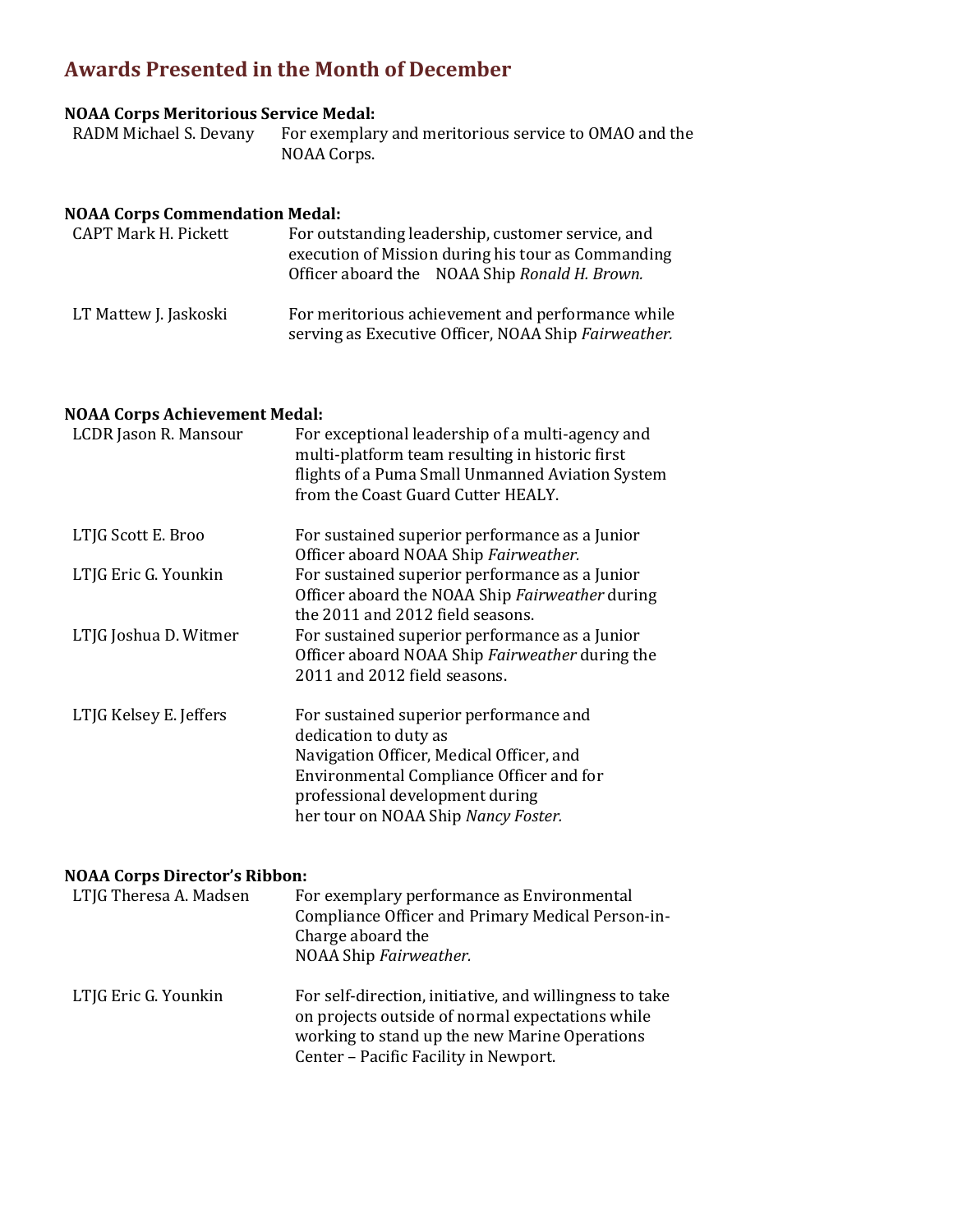# **Awards Presented in the Month of January**

#### **NOAA Corps Commendation Medal**

| LT Ryan C. Wattam   | For meritorious service while serving as<br>Executive Officer, NOAA Diving Center.                                                           |
|---------------------|----------------------------------------------------------------------------------------------------------------------------------------------|
| LT Joshua J. Slater | For exceptionally and meritorious service while<br>serving as Operations Officer and Executive<br>Officer aboard the NOAA Ship Nancy Foster. |

#### **NOAA Corps Achievement Medal**

| LT Jonathan R. Heesch | For providing outstanding leadership as the Officer-<br>in-Charge during the NOAA Training Vessel<br>Mikawe's transit. |
|-----------------------|------------------------------------------------------------------------------------------------------------------------|
| LTJG Aras J. Zygas    | For outstanding contributions to the mission and<br>leadership                                                         |
|                       | during his tour as Navigation Officer aboard the                                                                       |
|                       | NOAA Ship Henry B. Bigelow.                                                                                            |
| LTIG Daniel P. Langis | For sustained superior performance aboard the<br>NOAA Ship Oscar Elton Sette as Navigation Officer.                    |

#### **NOAA Corps Director's Ribbon**

| ENS Douglas W. Pawlishen | For demonstrating outstanding operational excellence                     |
|--------------------------|--------------------------------------------------------------------------|
|                          | and expertise during the transit of the NOAA Training                    |
|                          | Vessel Mikawe.                                                           |
| <b>ENS David Wang</b>    | For outstanding planning and navigation of the NOAA                      |
|                          | Training Vessel Mikawe's voyage plan.                                    |
| ENS Laura E. Dwyer       | For outstanding support of the NOAA Training Vessel<br>Mikawe's Transit. |
|                          |                                                                          |

## **OMAO Learning Training and Development Newsletter OMAO Training Portal Volunteers Needed**

The first quarterly "OMAO Learning, Training, and Development Newsletter" went to all OMAO staff on February 5th. The newsletter is a short email reminder of what development opportunities and deadlines are approaching. Please share what is happening with your staff. This quarter's highlights are:

- 1. The upcoming Leadership Competencies Development Program (LCDP) Application Period begins February 18th.
- 2. A reminder of the Mid-Grade, Civil Service & Wage Mariner Course coming up April 28-May 9.
- 3. An update on Communication and Conflict Mitigation Workshops.
- 4. Notice that the NRAP Program 2014 will be offering another cycle of position requests and applications in
	- February.
- 5. A request for suggestions for the "OMAO Training Portal."

CPC is looking for 20 volunteers to assist in testing and fine-tuning the site. If you are interested, please obtain approval from your supervisor and then email Scott Tessmer, with your contact information at [OMAO.CLO@noaa.gov.](mailto:OMAO.CLO@noaa.gov)